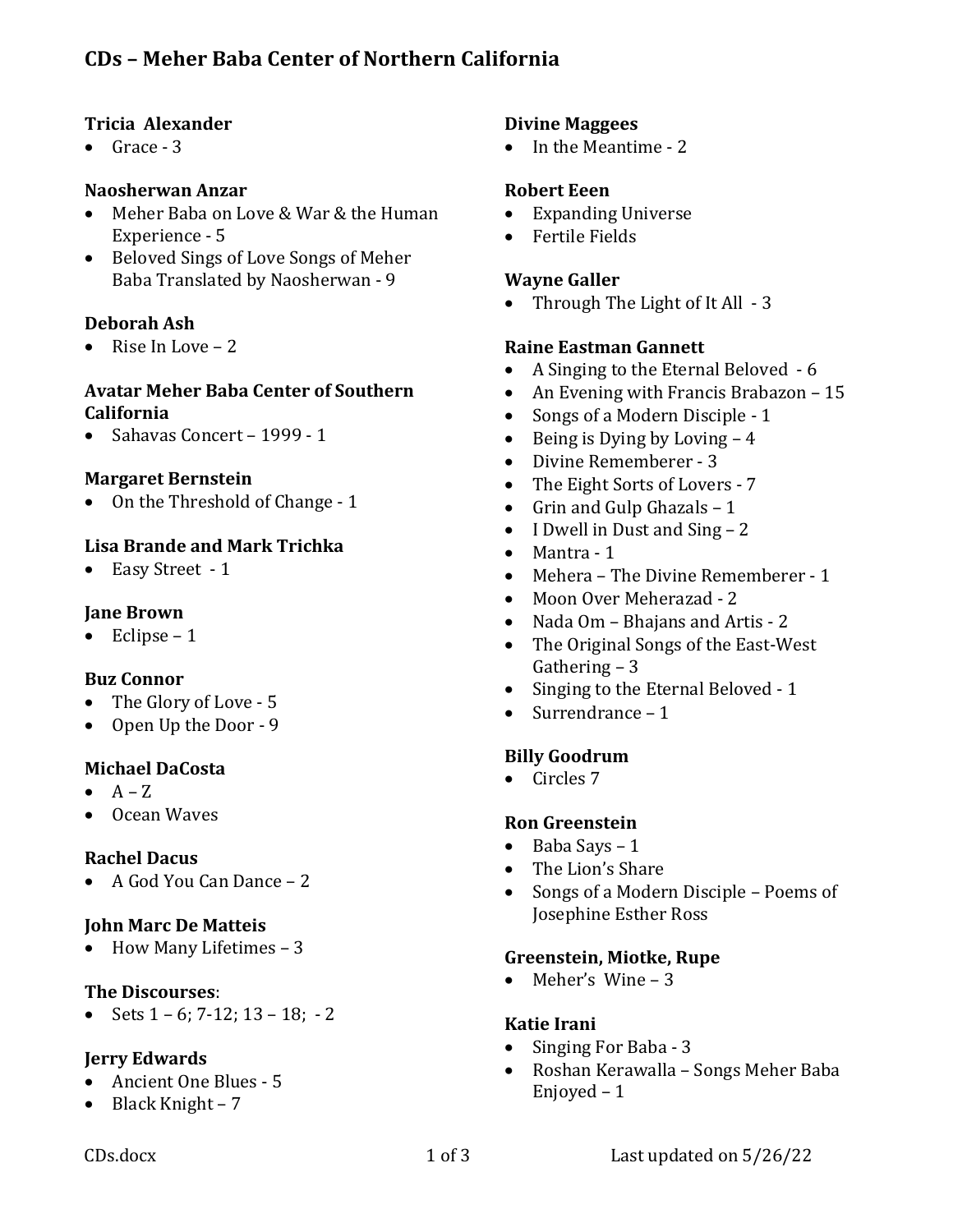## **Donna Long**

Songs of Hafiz and Other Dances of the Heart Lyrics by Hafiz of Shiraz - 1

## **Cindy Lowe**

- After All This Time  $-1$
- Everlasting  $-9$
- The Glory of Love  $-5$
- $\bullet$  Now Till The End 3
- One Dream Away 4

## **Irwin** Luck

- Meher Baba Avatar of the Age -Motion Picture Soundtrack - 3
- Neal Lundgren Diamon or Stone 2

### **Maraiya**

Eternity is Now - 2

## **Jim Meyer**

One Real Friend - 4 Ways to Attain the Supreme Reality

## **David Miotke**

- The East-West Gathering  $-4$
- In Dust I Sing 3

## **Roda Mistry**

Roda Mistry Sings for Meher Baba - 1

## **James R. Newell**

The Songs of Hafiz  $(1)$ 

## **Ward Parks**

- $\bullet$  Babahu 1
- Shipwreck  $-3$
- The Word of God  $-2$

## **Allen Ray Powell**

• His Holy Fire

## **Catherine Haas Riley**

- Everything is Music  $-7$
- Lovely Meher Baba – 1
- Sweet Wine of Love  $-1$

## **Roger Robinson**

- $\bullet$  Cherish the Present 1
- Isn't It Wonderful 2

## **The Rubensteins**

 $\bullet$  Love Man  $-3$ 

## **Mischa Rutenberg**

- I Call You Love A Sufi Minstrel Sings to His Beloved  $-1$
- Come to my House Collection 2 (Lyrics from Daniel Ladinsky's renderings of Hafiz poems in I Heard God Laughing  $-4$
- Dance Dervish Dance Songs by Mischa Rutenberg Collection 1 - Lyrics adapted from Daniel Ladinsky's renderings of Hafiz poems in I Heard God Laughing  $-4$
- The Great Secret 2
- Heartbeat of the World Celebrating Avatar Meher Baba's Birthday 2004 - 2
- Love and Devotion 1
- Love is all that Matters Now  $-2$
- When Days Have No Nights Rumi's Songs  $-1$

## **Raphael Rudd**

- The Awakening  $-2$
- Raphael Rudd's Concert for Meher Baba's Sufis – February  $2000 - (1)$

## **Julie Schrader**

• Paint the Sky Green - 3

## **Adrienne Shamszad**

• A New Life  $-5$ 

## *<u>Iudith Shotwell</u>*

• No Strings Attached – 2

## **Karen Sterkin**

- Meher Karen Sings Ghazals of Franics- 6
- White Flowing Sadra  $-10$